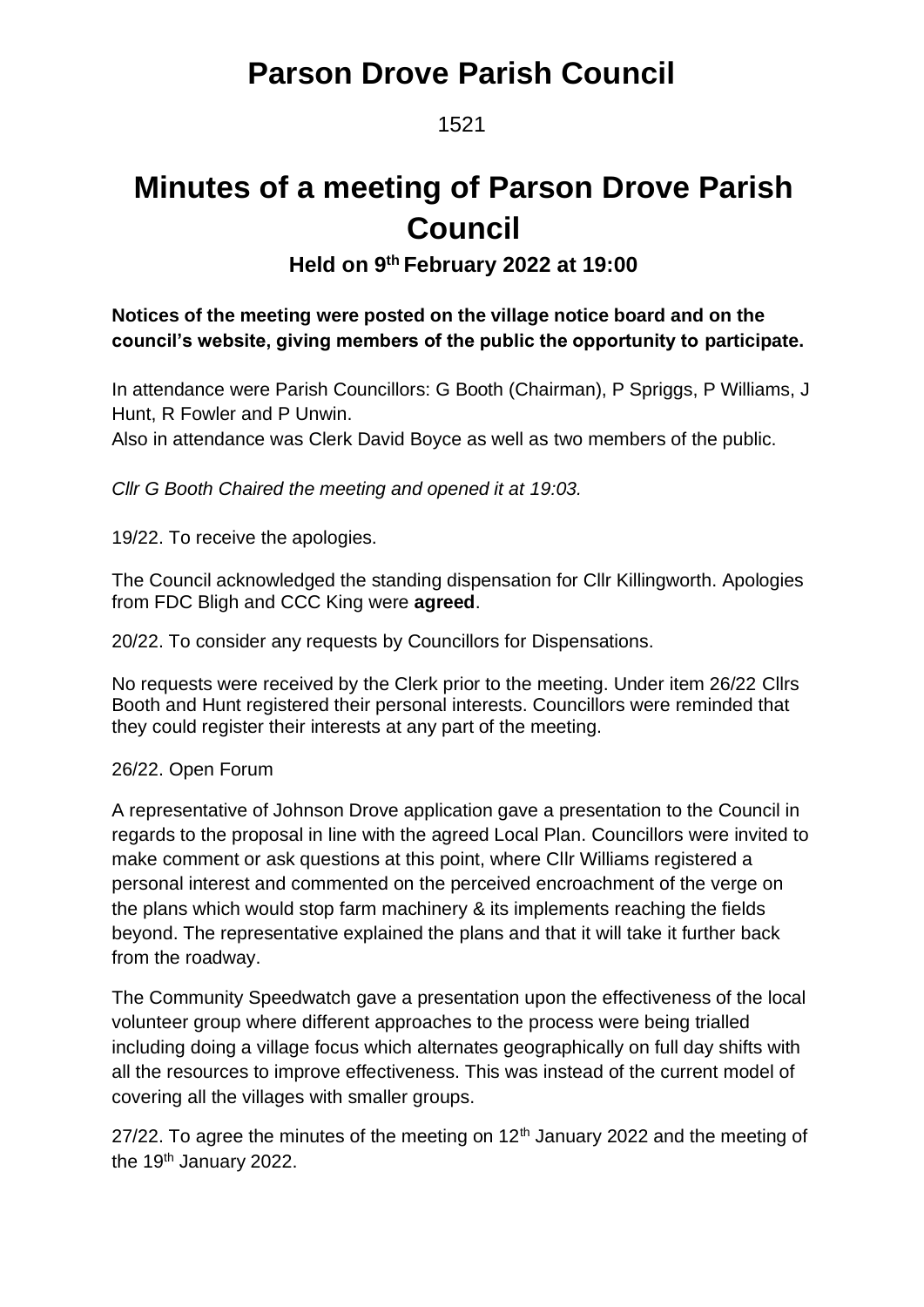The item was moved to next month as not all councillors had received the minutes.

27/22 a. Matters arising from previous minutes not covered on the agenda (for information only)

Cllr Booth informed the Council that he had applied for the Wryde Croft Wind Farm fund on it's behalf for the Murrow Bank project.

Cllr Booth moved to take planning applications for comment at this point in the meeting.

32/22. Planning applications for comment

32/22. a. The Council discussed F/YR21/1516/RM Reserved Matters application relating to detailed matters of Appearance, Landscaping, Layout and Scale (for Plot 5 only) pursuant to outline permission F/YR19/0971/O to erect 1no dwelling (2-storey, 4-bed) at Land East Of The Silverings 114 Main Road Parson Drove Cambridgeshire and **agreed** to continue to support this application.

32/22. b. The Council discussed F/YR22/0110/F Erect 1 x dwelling (2-storey 3-bed) with integral garage involving demolition of existing dwelling and alterations to existing access, and temporary siting of a caravan during construction at Fairview Johnsons Drove Parson Drove Cambridgeshire PE13 4JS. Cllr Williams declared a personal interest. The Council Recommend Approval on condition all the vehicles and materials are kept on site and not interfering with the highway so as to not restrict vehicular access for agricultural machinery.

32/22. c. The Council discussed F/YR22/0081/TRTPO Works to 2no Sycamore Trees covered by TPO 03/2011 at 103 Main Road Parson Drove Wisbech Cambridgeshire PE13 4LA, where it **agreed** to support the tree officers recommendations.

Cllr Booth then moved to take the agenda back to the usual order.

28/22. To receive the District Councillors Report

In Cllr Bligh's absence, Cllr Booth reported that the next meeting was scheduled for the 24<sup>th</sup> February 2022. The recycling rates for the District have been raised as cause for concern compared to Central Government, the community safety partnership was to be discussed and the Wisbech Rail project had gone back to bard meeting from CPCA to get more funding with options being considered for both light and heavy rail. Cllr Spriggs asked that a Planning Enforcement Officer be contacted about Sealeys Lane as some of the caravans were being bricked round which was against their planning permission.

29/22. To receive the County Councillors Report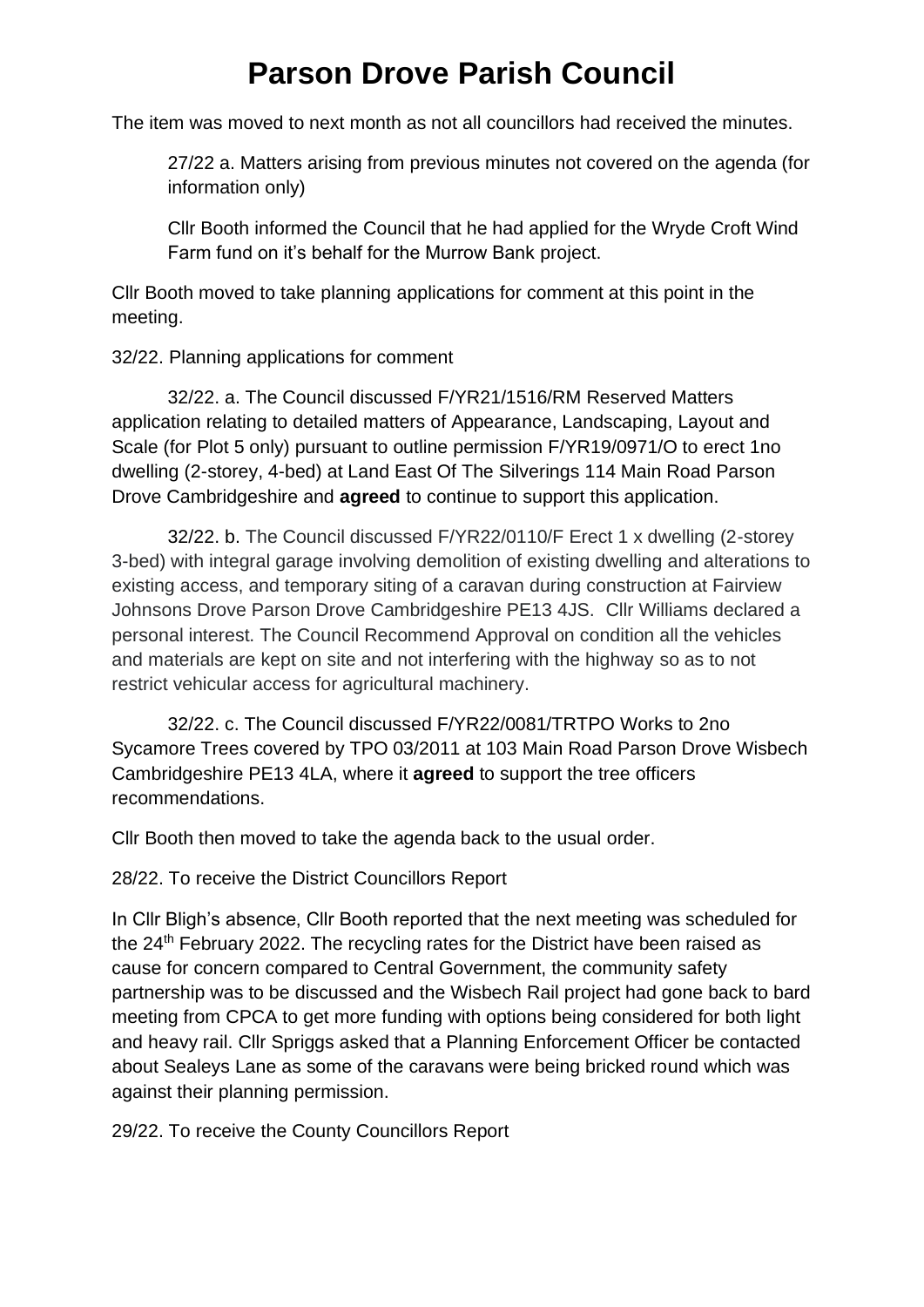CCC King had sent the report at 17:30 on the day of the meeting and so Councillors did not have time before the meeting to discuss it in his absence. Cllr Spriggs informed the Council that he had met with someone who was inspecting the pot holes and the works completed recently who noted some of the works had been quite poor, which was particularly concerning now there were a number of additional lorries using the route with the closures on the A47. It was **agreed** to report 14 pot holes down Silvers Lane and 14 down Long Drove.

30/22. Highways Matters

Cllr Booth reported to Councillors that he had been pursuing an update on the MVAS system for the Parish but had not had a proper update prior to the meeting.

30/22. a. To report on new street lighting faults.

Cllr Fowler reported a knockdown at the top of Sealeys Lane.

30/22. b. To update the Council on the progress of the street light installation

Cllr Booth informed the Council that the Clerk had sent the list but there had been some confusion as to the locations and so after correlation work, had uncovered many are on the schedule of replacement anyway. The Clerk informed the Council that he had still not received the Service Level Agreement. It was asked as to whether there was an update with regards to the new light at 65 Fen Road, to which the Clerk informed not at the date of the meeting but this would be followed up.

30/22. c. The Council acknowledged the Guyhurn Roadworks update.

30/22. d. The Council acknowledged the TTRO 864/098757 between Sandbank -B1542 – Murrow Lane on  $17<sup>th</sup>$  March 2022

31/22. Planning application decision updates were noted by the Council as follows;

31/22 a. F/YR21/1507/PNH | Erect a single-storey rear extension which extends beyond the rear wall by 8.0m with a maximum height of 3.95m and a height of 3.50m to the eaves | Anaria House 305 Main Road Church End Parson Drove – Prior approval not required

31/22 b. F/YR21/1418/CERTLU | Certificate of lawfulness (Existing): Use of site as Building Contractors Yard | Lavender Cottage Seadyke Bank Parson Drove – Application withdrawn

31/22 c. F/YR21/1351/TRTPO | Works 1 x Lime tree covered by TPO WR/15/2/465/2 | Village Green The Bank Parson Drove - Granted

33/22. To agree the payments of the Council 33/22. a. Payments to make were **agreed** as follows; i. Clerks Salary (£477.71)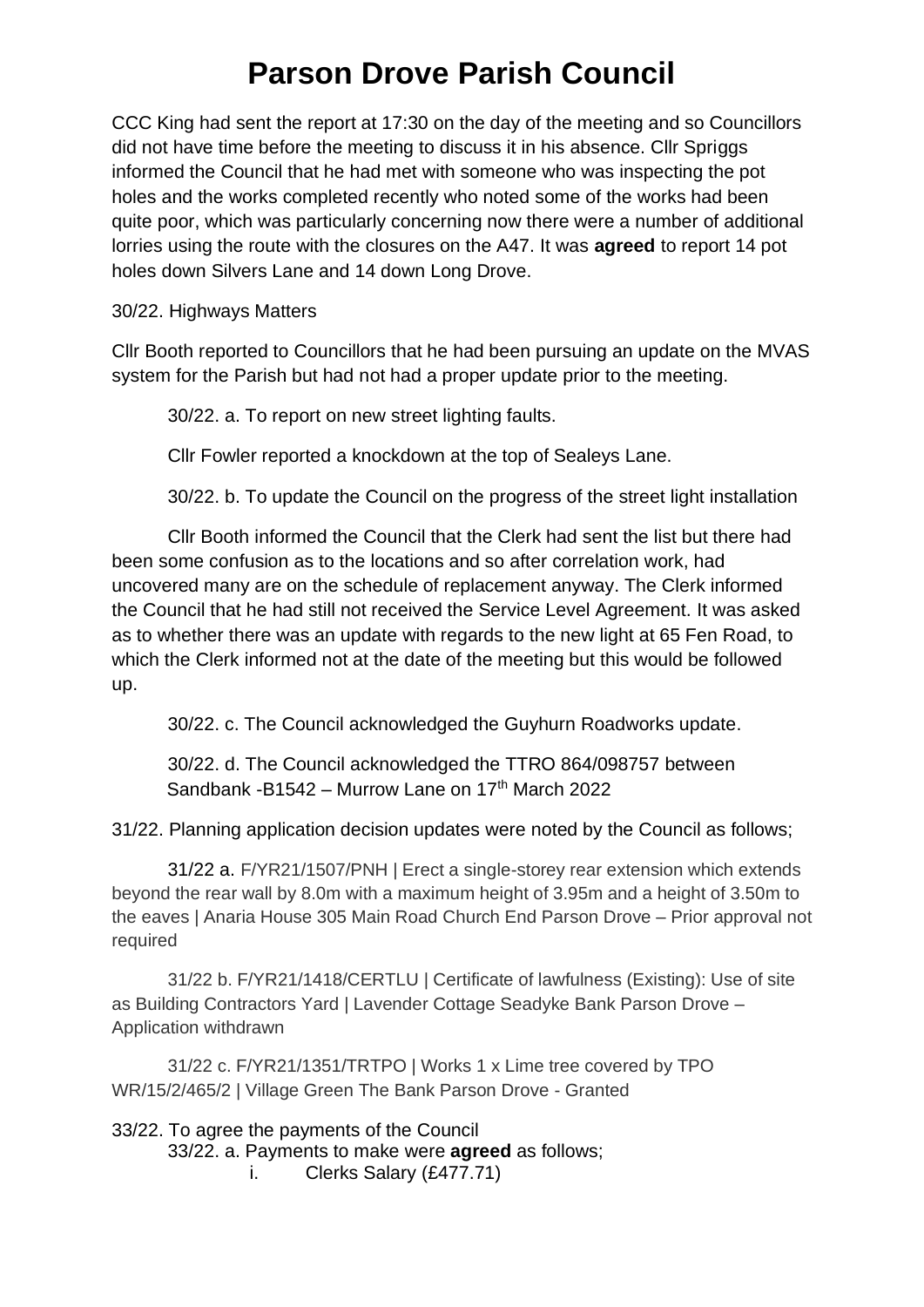- ii. Working from home allowance (£25.00)
- iii. Clerks postage costs (£8.78)
- iv. EE Telephone bill (£22.80 including £3.80 VAT)

33/22 b. Payments made were **agreed** as follows;

i. E-On (£33.00)

ii. Wave (£20.00)

34/22. To agree the job specification for the grass cutting tender

Some discussion ensued around the prepared document by the Clerk. It was noted some of the local names to circulate to and it was **agreed** to circulate the tender.

35/22. To discuss the Jubilee arrangements

Councillors were informed that there was an intended afternoon tea party scheduled for the Jubilee celebrations at the village hall, the school were still in the process of planning something and the Friends of St Johns Church are organising a picnic on the Saturday with live music.

36/22. To receive the Amenities 95 report

The Council were told that the AGM had been had and all committee members were re-elected, as well as a sausage supper being organised for the 21<sup>st</sup> May 2022.

37/22. To receive the Police report

The Members were informed that the Police meeting had happened the previous Friday. Cllr Unwin went on to explain the Wisbech Police Station renovations were about finished and the station was open again, with two new officers resourced for the area, one from a PCSO and one an ex firearms officer. It was hoped that there would be more resourcing for Neighbourhood Policing, but they have now been passed the responsibility of Hate Crime. The 40<sup>th</sup> Anniversary of the Neighbourhood Watch was this year and a relaunch was happening to appeal for new volunteers. There was also a new plan to push awareness around picking up after your dog. It was brought to Cllr Unwins attention with regard to a car regularly parking at the top of Sealeys Lane causing an obstruction to the junction and the path which needed reporting.

38/22. To hear the progress of the Website Working Party

The Council was informed that the Job Specification had been written and sent to various companies for their tender.

39/22. To collate agenda items for the next meeting

- To agree the updates to the Safeguarding Policy
- To agree the updates to the Equality and Diversity policy